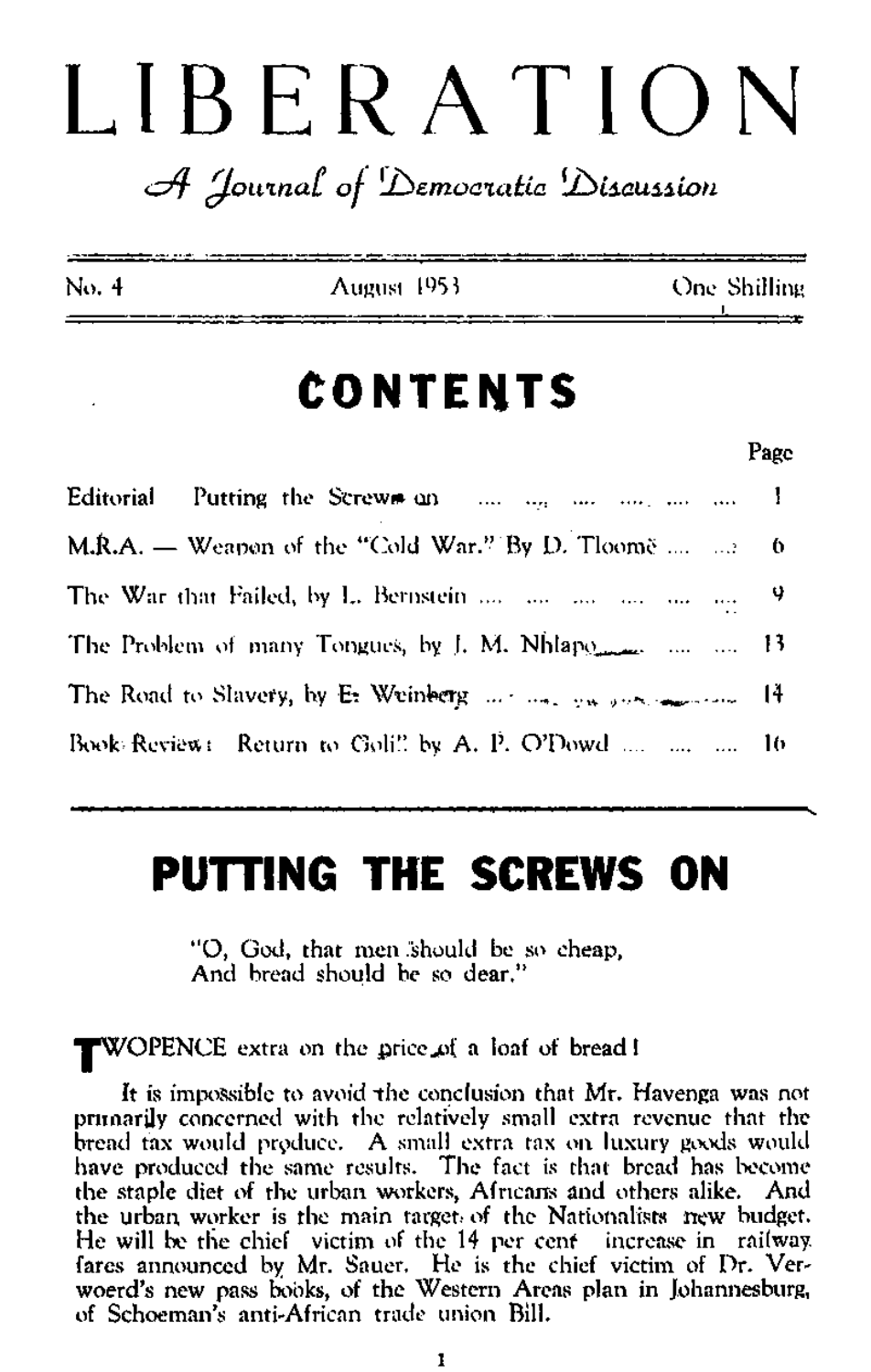It is no accident that the African industrial worker has been the object of all these concerted attacks at the present time.

Many critics, of apartheid take their stand on the arguments that "it won't work," it is metely election propaganda," "it Is economically impossible," and similar themes. They assume that apartheid i a sort of fancy scheme for a "Bantustan." or some such nonsense. In this they are mistaken. True, the reality of *apartheid* is something far different from the fancy picture painted by Government propagandists, the gobbledygook of certain Stellenbosph professors, or the hypocritical pretences of D.R.C. predikants, attempting the impossible task of reconciling brute repression with the faith they profess.

The true natura and purpose of apartheid will best be divined by an examination of some of the concrete measures being implemented and introduced bv the Government.

Dr. Verwoerd's "slim" talk in the Assembly about "home ownership on a leasehold bases for the displaced people of the Western Areas will not hide the truth from any person who has made the slightest independent investigation of the facts about the Verwoerd **Plan** 

By attacking these myths, these critics are demolishing straw men, leaving unscathed the' savage, reality of-Nationalist policy towards nonwhite people as it has taken shape over the past five years, and continues to do so in one tyrannical lesgislative and administrative measure after another.

#### **Western Areas Plan**

Briefly, the plan is as follows :

Approximately eighty thousand non-European men; women and children are to be expelled piecemeal from their homes in Sophiatown, Martindale, Newclare, Western Native Township and Coronationville. The/non-white owners will not be compensated for rheir property (Verwoerd says they can sell to Europeans, or the N.A.D., so *-the* question of compensation does not arise.") There *is* no other land in Johannesburg where non-whites can acquire freehold rights, nor will such land be made available.

the Minister specified collect of the owners  $\rightarrow$  "sigm landlords" as no mere problem of the owner ontempt Dr. Verwoerd regards a clum landland if L. i. be non-white !) **EU ROCIO regards a sium landlor**  -  $-$  if h » « is dependent of the control of the control of the control of the control of the control of the control of the control of the control of the control of the control of the control of the control of the control of the con

Above all, it is the problem and the tragedy of the thousands of African families, whom it is proposed to provide with little plots on est refer Strando where they will be allowed and "assisted" to<br>put up shanties - no doubt on the familiar Jabavu-Moroka pattern. where they will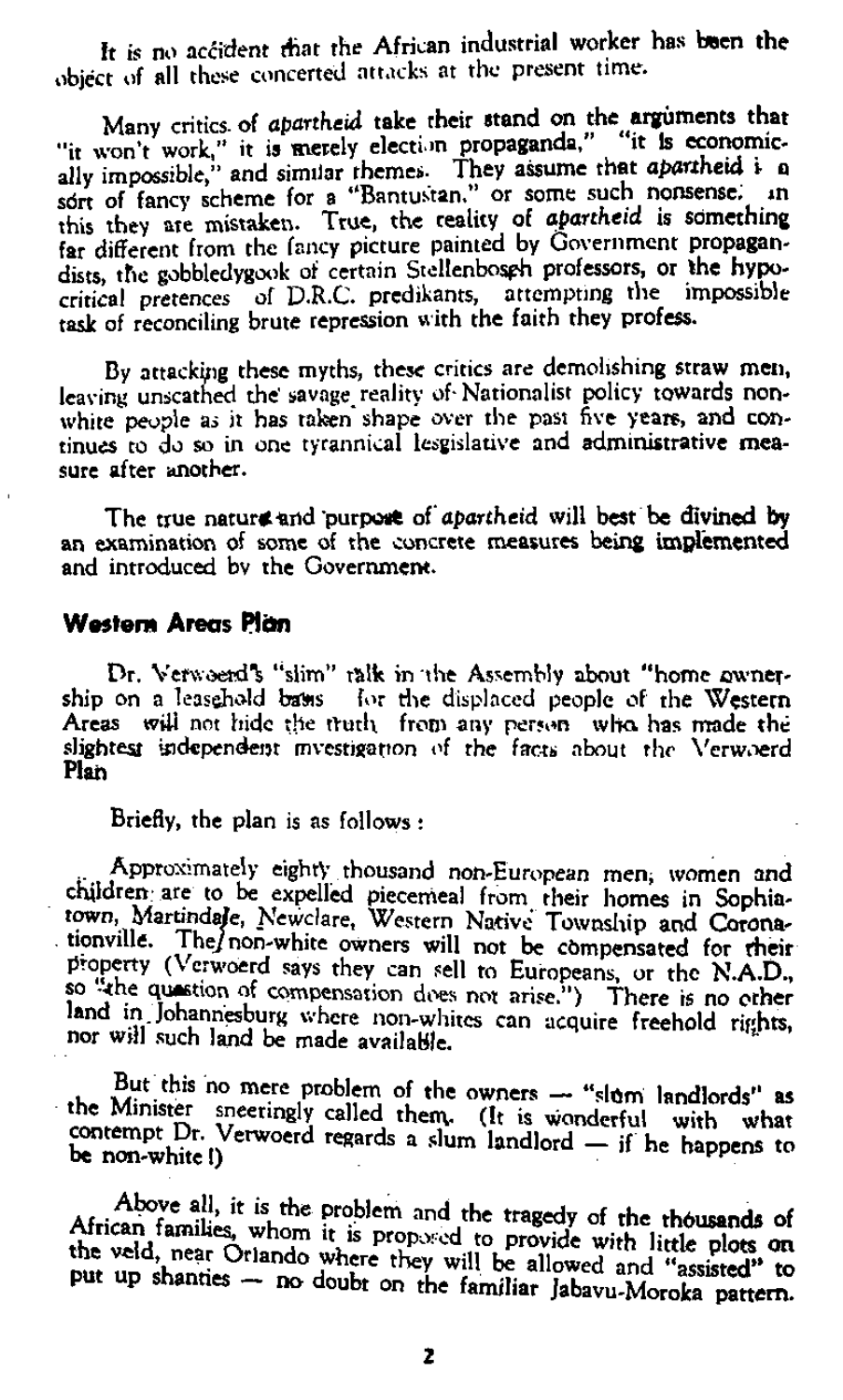Of course, Sophiatown and Newclare are slums. Where else arc Non-Europeans allowed to live but in slums ? But at least these areas are provided with shops, schools, hospitals, churches, bioscopes, larred roads, lights, water .... The dwellings arc crowded and dirty, hut at least they are weatherproof. These things are not perfect, but they are heaven, compared with the hell of Moroka! However imperfect the Sophiatown bus service, it is better than the Orlando-Pimville train service already forty per cent. overcrowded, and perpetually late

Also, Sophisticant and Newclare are not locations where people are fenced in like manifes in the Zoo, with a superintendent at the gate to supervise ollarings and goings, to collect lodgers' fees and examine visitors' permate

These arc some of the reasons why a mighty wave of opposition is developing to the. Western Areas Plan.

#### **The Pass Books**

Several Witware ristand pass offices have already started issuing the new books wbfch are being sold by the Native Affairs Department under the "Abolition of Passes and Co-Ordination of Documents Act." Never was legislation misnamed with crueller irony. The abolition of passes has been the cherished dream of generations of African patriots, who recognised in the pass system a connerstone of the structure of African subjugation and the cheap labour systtem; the badge of slavery; the tracket of admission to the pick-up van, the cells, the farm jails

\* Verwoerd's. Pass Books retain all the evil features of the old passes, with which we believe most readers of Liberation will be familiar. They also fadd a number of new features, which will make the pass system.<sup>3</sup> aven: more objectionable and onerous. Unlike the old service conframe; which were cancelled and replaced upon a man's leaving one job for another, the Verwoerd Books are designed to be permanent. If spiteful employer or pass office official, to whom you do not say ja baas" quickly or often enough, can put a black mark in your book which you will have to carry around with you for the rest of your life

Simultaneously with the issue of Verwoerd Books (and under the protext of dealing with tsotst problem,") the police have launched a major series of drives to round up tax-defaulters, temporarily unemployed Africans and men who are "unable to give a good and satisfactory acorum of themselves." Countless families are being. broken up, countress children made fatherless, as men are picked up in the police-N.A.D net and deported from the towns.

We have selected but two concrete items of current apartheid policy for and vsts above. There are many others. There is Mr. Schoeman's "Native Labour (Settlement of Disputes) Bill," described on another page. by Mr. Weinberg. There are the proposed "tsotsi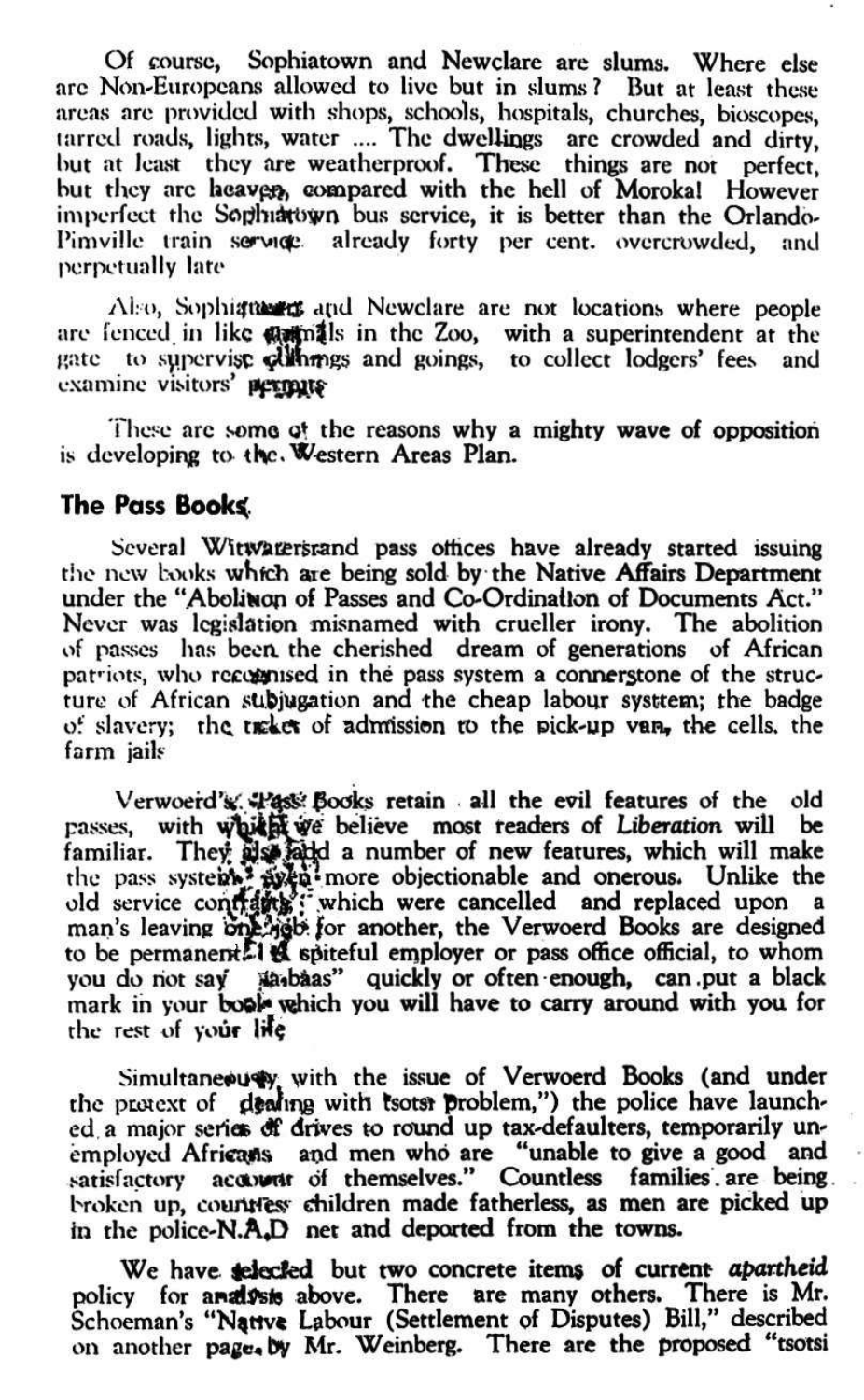camps designed to herd African youth into compulsory labour-at cut rates There are the innumerable legislative and administrative acts designed to stifle free speech, to silence popular leaders, terrify the opposition, and suppress the people's resistance.

What's behind it all ? Race prejudice and the *apartheid* ideology ? No doubt, Dr. Malan and his Ministers are filled with the spirit of racial arrogance and contempt for the non-white peoples. But it is more than ideology arid prejudice that lies behind the vicious new apartheid measures.

### **Behind It All.**

In his annual report, Dr. M. H. de Kock, Governor of the Re serve Bank complained bitterly of the shortage of cheap labour.

Our main problem .... is the persistent shortage of both skilled and unskilled labour, which shortage has seriously handicapped the gold mining industry and some of our vital industrial enterprises and has also retarded the scope of farming and public services generally."

Dr. de Kock customarily speaks with the voice of the great financial and mining interests who dominate South Africa's economy and are the real masters of the country They want labour diverted towards the mines and the farms, and such essential supplementary services as heavy engineering and me railways. Now, if you examine these industries, you will find that they are precisely those in which the lowest wages and worst conditions are offered for labour, particularly African labour

There is no labour shortage in industries which manufacture consumer goods, and offer wages rather higher than those which the mines and farms provide. Go to any factory making clothes, furniture, footwear, where wages for labourers and semi-skilled workers range from £3 to £S per week. You will find men outside looking for work. Dr. de Keck and the employers for whom he speaks know perfectly well that it they were prepared to offer living wages and toleable conditions there would be no "labour shortage." The fact is that, against a background of steep increases in the cost of living, real wages have fallen to the extent where it is no longer possible for the mine or engineering labourer to support his family on his earnings.

## **Making It Compulsory.**

, But<br><del>Africals</del> to offer a decent wage to labour is the last thing South Afnca-s impenahstic Randlords and feudalistic farmers are prepared  $\frac{1}{2}$  w do. I heir attitude has not changed one whit since 1897, when the gold,mines asked the Kruger Government to introduce taxation and other measures to coerce African labour on to the mines. A Commission was set up, and the mine-owners' spokesman was asked by a<br>Commissioner:<br><sup>"W</sup>'"\*\*\*\*

"Would you Be in favour of asking the Government to enforce